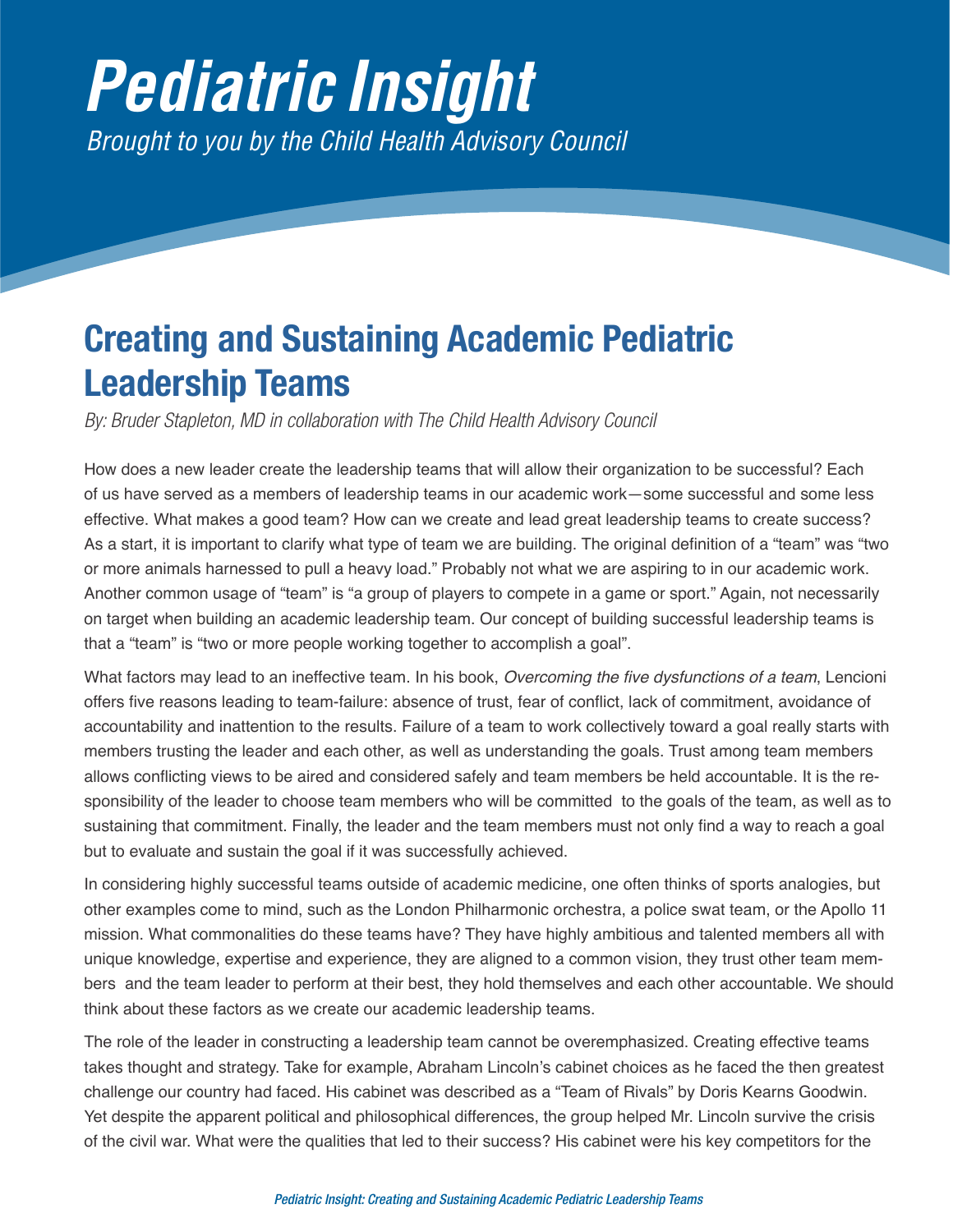presidency, and they held each other highly accountable. Each cabinet member had skills that were key for running the government. He allowed conflict among the cabinet members then gained commitment. He held them accountable and replaced those who didn't measure up after giving an opportunity to succeed. He articulated the key principles in which the cabinet was expected to act, and most importantly he gained their trust over time.

Lincoln's cabinet was aligned in the desire to win the war. Why is team alignment and empowerment so critical?4 An unempowered team is like a group of rowers whose oars are too short and who aren't able to move forward, regardless of how hard they try. An unempowered team may work hard, but it generates wasted energy and does achieve results. Another form of team failure is nonalignment. Nonalignment is when the team is empowered but unaligned. An example of this situation might be a rowing crew in which each rower is rowing out of synch with the other rowers. The boat would be buffeted back and forth and not likely to move forward effectively. An unempowered but unaligned team creates chaos and conflict. I suspect we have all seen this type of team. An aligned and empowered team has a shared energy and can move forward to the finish line, like a winning rowing crew, with less wasted energy and better results.

As a new leader, Department Chairs have the opportunity and often necessity to build leadership teams. Examples include Vice Chairs, Division Chiefs, promotion committees, finance committees, strategic planning committee, education leaders, etc. New Division chiefs also must have a division leadership team that includes clinical operations, education programs and research operations. All new leaders must determine what teams have the highest priority. For a new chair who is an internal candidate, the creation of leadership teams often involves realigning existing teams, with or without changing team members. Building and aligning the department's leadership teams are absolutely critical for the success of the department and for your success. For this reason, establishing the department's leadership teams should be done deliberately and with much forethought. In considering how you build a new department's leadership teams, it is important that your leadership teams are aligned with your vision and the vision of the department.

The selection of vice department chairs, for example, is a unique opportunity for a newly appointed departmental chair. The role of vice chair can be extremely helpful to a chair; however, previous surveys have indicated that chairs frequently didn't utilize or know how to utilize their vice chairs. The vice chair often is expected to speak for the chair. It is therefore very important that vice chairs share the leadership philosophy and values of the chair. For vice chairs to be effective, they must be empowered to speak for their area of oversight. Choosing vice chairs also may be a valuable retention appointment for leaders who are seeking more responsible leadership roles.

What are the qualities that contribute to being a good team player. Lencioni suggests looking for leaders who are humble and hungry, as well as possessing "people smarts". He posits that these three virtues, when combined, make an excellent team player. While no one may be perfect in all three, he suggests that humility is the most important attribute. Humility suggests emphasizing others over oneself without arrogance. Hungry people are self-motivated and diligent. "People smarts" refers to having good judgement about working with people. Imbalance in any of these attributes can lead to dysfunctional teams. When building leadership teams, looking for these qualities is critical. If one of the attributes is less strong, coaching is most likely to be able to enhance the attribute of "people smarts" than it is for humility and hunger.

How does a leader build a successful academic leadership team in her/his organization? The most important connection between a leader and their team is TRUST. For the leaders in an organization reporting to you, they must trust their leader. If you are a new Chair or Division Chief, this takes time and patience. Trust can be built